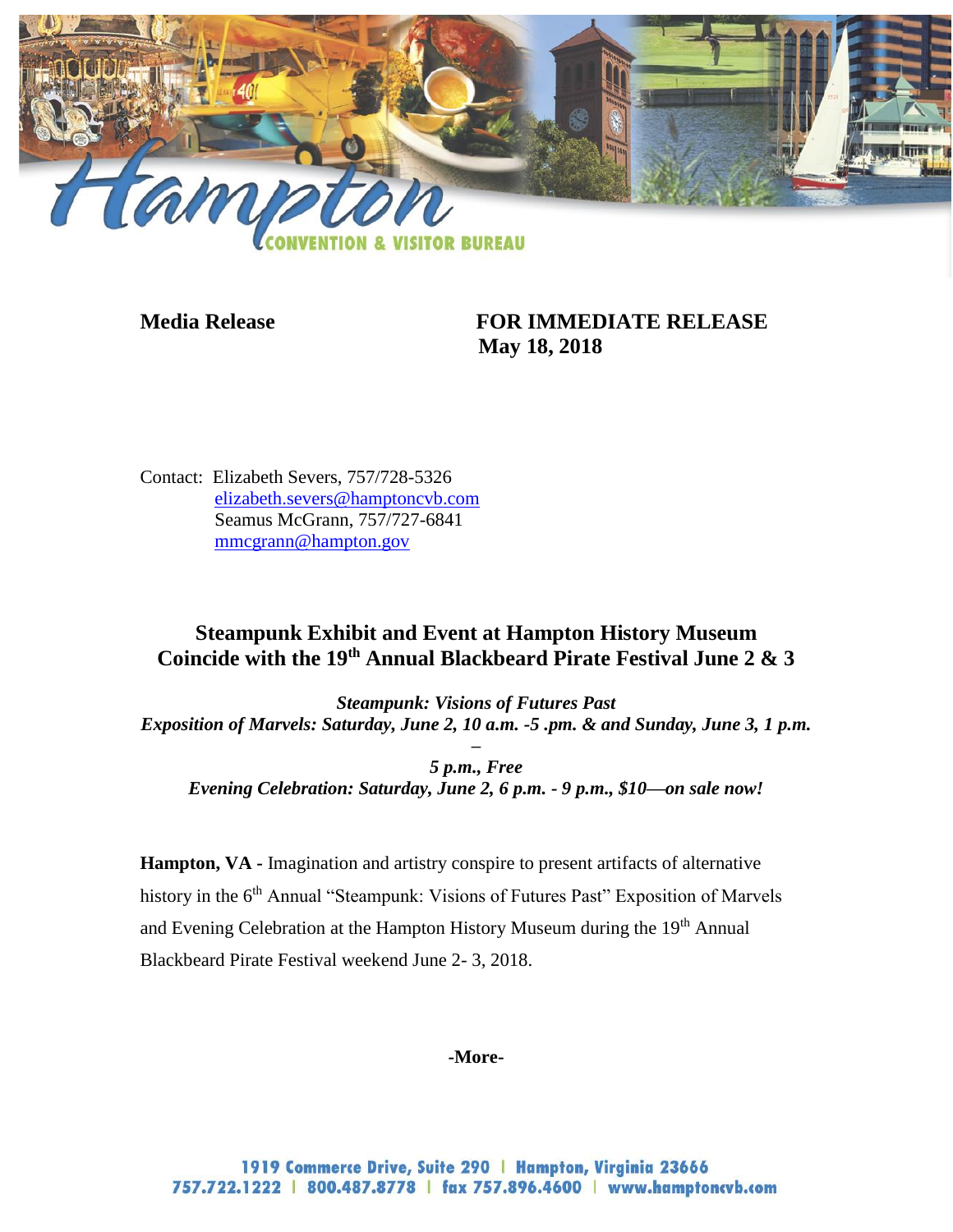### **Steampunk Exhibit and Event at Hampton History MuseumCoincide with the 19th Annual Blackbeard Pirate Festival June 2 & 3- Page 2**

Join Hatton Cross Steampunk and featured presenters such as A Steampunked Life to experience the work of artists and craftspeople whose attire, weaponry, gadgets, contraptions and conveyances conjure up a time when airships were commonplace and steam power ruled the world.

Steampunk is a sub-genre of science fiction that focuses on a romanticized notion of futurism, typically taking place either during the Victorian era (1851-1901) or maintaining similar fashion and aesthetic of the era but set in an alternate time, place, or even world. Machinery abounds and one's imagination is fueled by fantastic steam engines and limitless possibilities. For the 6th incarnation of this popular event and exhibit, artists and entertainers are commemorating the 300th Anniversary of Blackbeard the Pirate in a retro-futuristic way as only Steampunks can do!

The weekend is organized by Aela Badiana and Michael Parodi of Hatton Cross Steampunk. Admission to the museum and exhibit is free and open to the public on Saturday, June 2, 10 a.m.-5 p.m., and Sunday, June 3, 1 p.m. -5 p.m. Tickets to the celebration on Saturday, June 2, 6 p.m.-9 p.m. are \$10. Advance purchase is recommended by calling 757/727-6824.

#### **Exposition of Marvels**

Throughout the weekend, be dazzled by the work of a variety of Steampunk artists highlighted by the inventions and vehicles of award-winning Steampunk artisans Dave Lee and Michael Parodi of Hatton Cross Steampunk from Gloucester, VA. A Steampunked Life from Surry, VA, will be purveying their original artwork, steampunk weapons, hats, accessories and other retro-futurist accouterments. Gadgetometers, of New Windsor, MD, will showcase their spectacular gadgets and inventions. Work can be admired and purchased from other artists including Sinead Sanderson of Original Sin Art,

**-More-**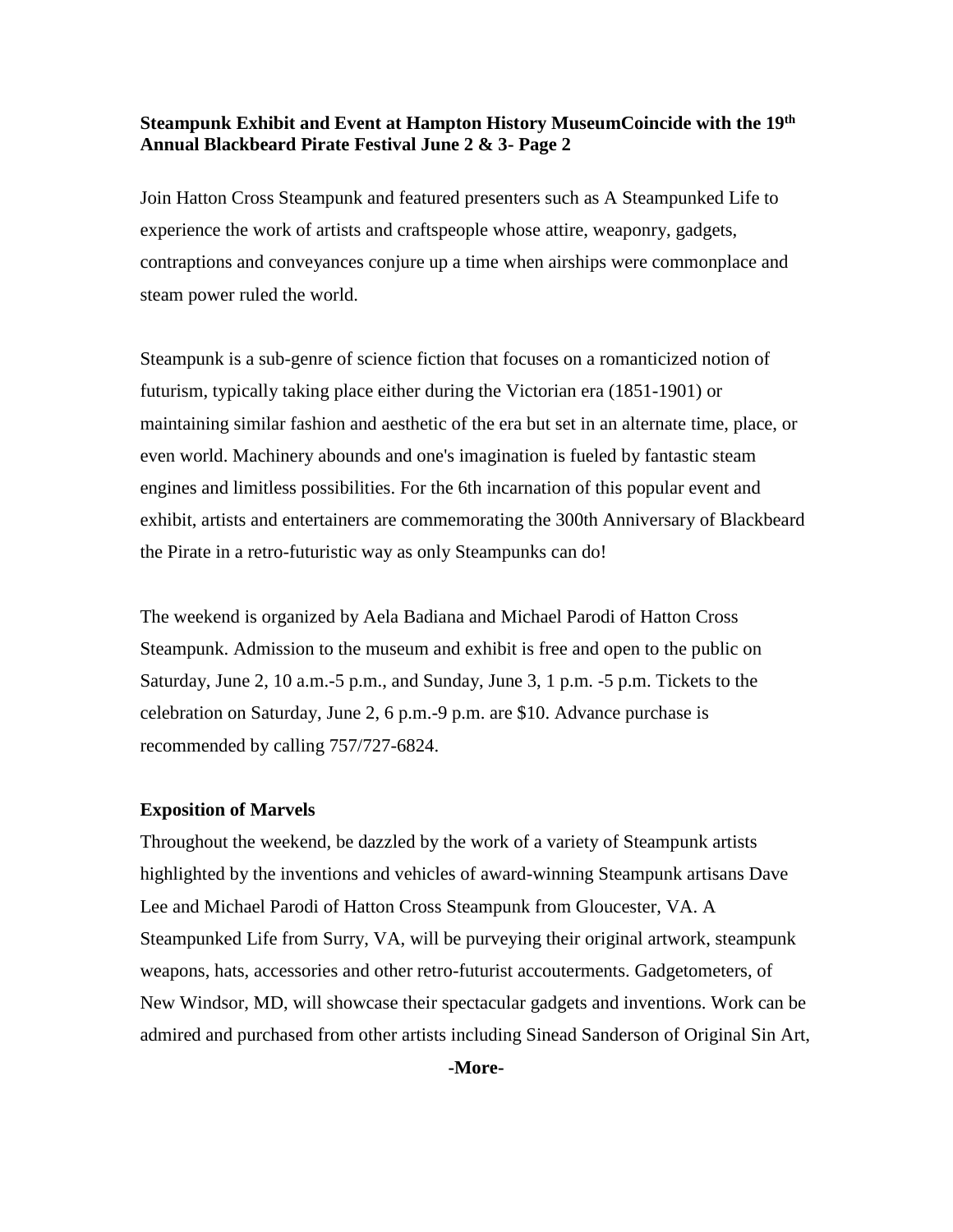## **Steampunk Exhibit and Event at Hampton History MuseumCoincide with the 19th Annual Blackbeard Pirate Festival June 2 & 3- Page 3**

Kazuko Fuller and Nancy Bateman. Also featured will be several authors from Virginiabased HCS Publishing, along with other vendors from near and far. Partake in the thrills and spills of Splendid Teapot Racing at 12 p.m. on Saturday followed by special "quirkadelic" musical guests Uglyography at 2 p.m. Round 2 of the riveting sport, Splendid Teapot Racing, returns on Sunday at 2 p.m.

## **Evening Celebration**

On Saturday, June 2, 6 p.m.-9 p.m., celebrate this fantastical exposition with the "Grunge Grass" music of alt-country band Tornado Bait and the gypsy-jazz, Polish polka, Irishthemed punk, folk, spectacular, blissful swinging bar party sound of Mosquito Cabaret. Prepare to be mesmerized by the fabulous steampunk-pirate themed dance performance by Aela Badiana and Wicked Hips (USA). This is not a seated event.

Beer and wine will be available for purchase. Proceeds benefit the museum's educational programs.

Tickets are \$10 and limited. Advance purchase is highly recommended. Call the museum gift shop at 757/727-6824.

The Hampton History Museum is located at 120 Old Hampton Lane in Downtown Hampton. There is free parking in the garage across the street from the museum. For more information call 757/727-1102.

Partially bordered by the Hampton Roads harbor and Chesapeake Bay, Hampton, with the 344,000 sq. ft. Hampton Roads Convention Center and the award-winning Hampton Coliseum, is located in the center of Coastal Virginia and the Hampton Roads metropolitan area. Hampton is the site of America's first continuous English-speaking settlement, the site of the first arrival of Africans in English North America, and is home

**-More-**